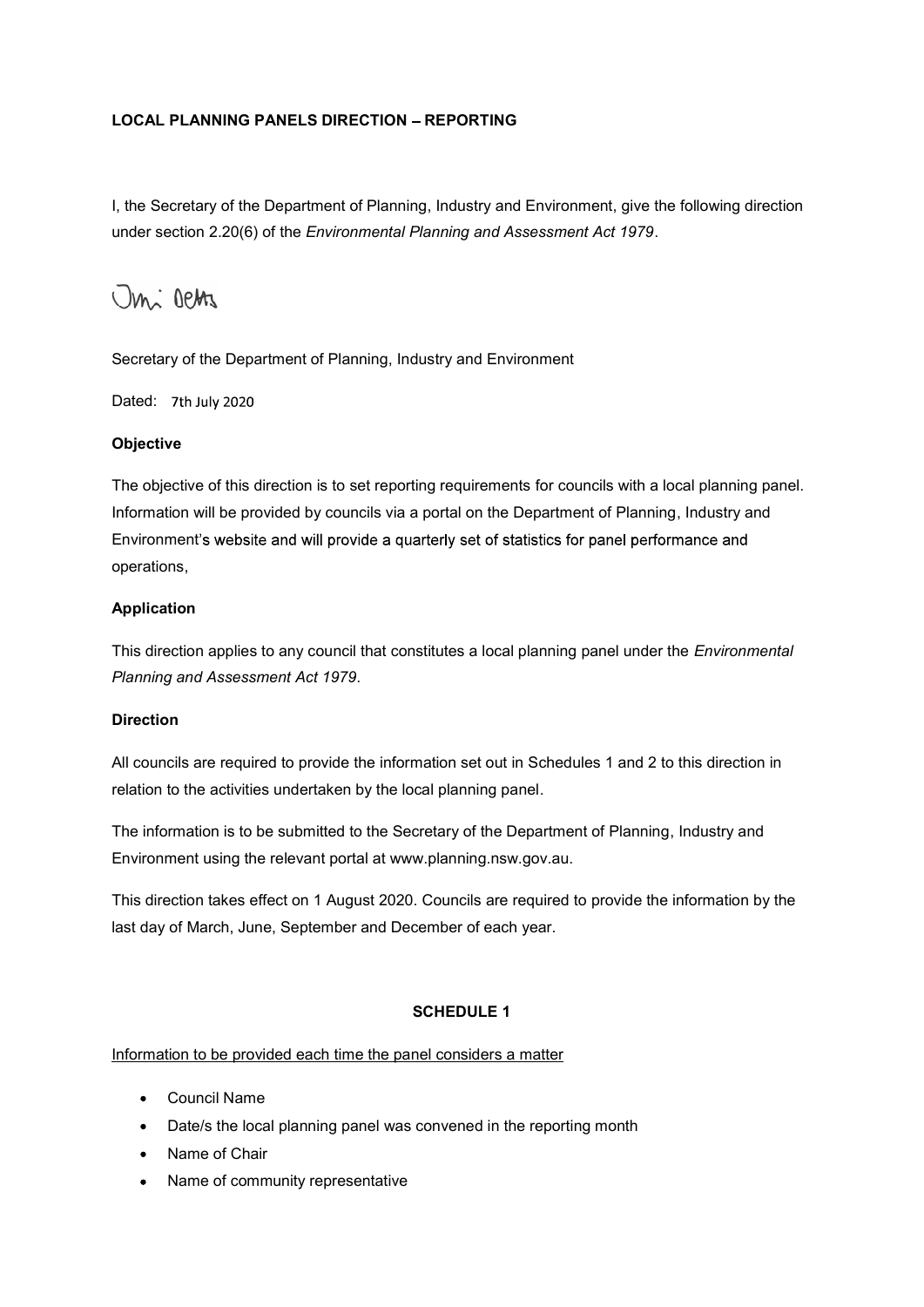- Names of independent experts
- Time spent on site visits in hours
- Time spent at each public meeting in hours (excluding site visits)
- Time spent by the panel considering matters determined by an electronic circulation of papers.

#### Information provided for each application determined by the panel

- Was the application a development application, application for modification of development consent or a review application?
- Site address
- Referral criteria triggered
- Cost of works
- Number of new dwellings approved
- Number of storeys
- Was a site visit conducted?
- Was a panel briefing held during the assessment of the application?
- Did the applicant request the opportunity to brief the panel?
- Was the request for an applicant briefing granted?
- Number of unique submissions by way of objection
- Was a public meeting held?
- Number of registered speakers at the public meeting
- Determination of the panel- Approved (including deferred commencement), Refused, Deferred
- Whether the application was previously deferred
- Consistency with council assessment report recommendation
- Gross number of days the assessment took from the date of lodgement
- Net number of days the assessment took (taking into account stop-the-clock time) from the date of lodgement
- Number of days the determination took from the date of lodgement
- Number of days the determination took from the date an assessment report was provided to the panel
- Did the panel chair require the application be reported to the panel due to unreasonable delay?

### SCHEDULE 2

### Information to be provided quarterly

Planning Proposals

Number of planning proposals referred to the panel for advice